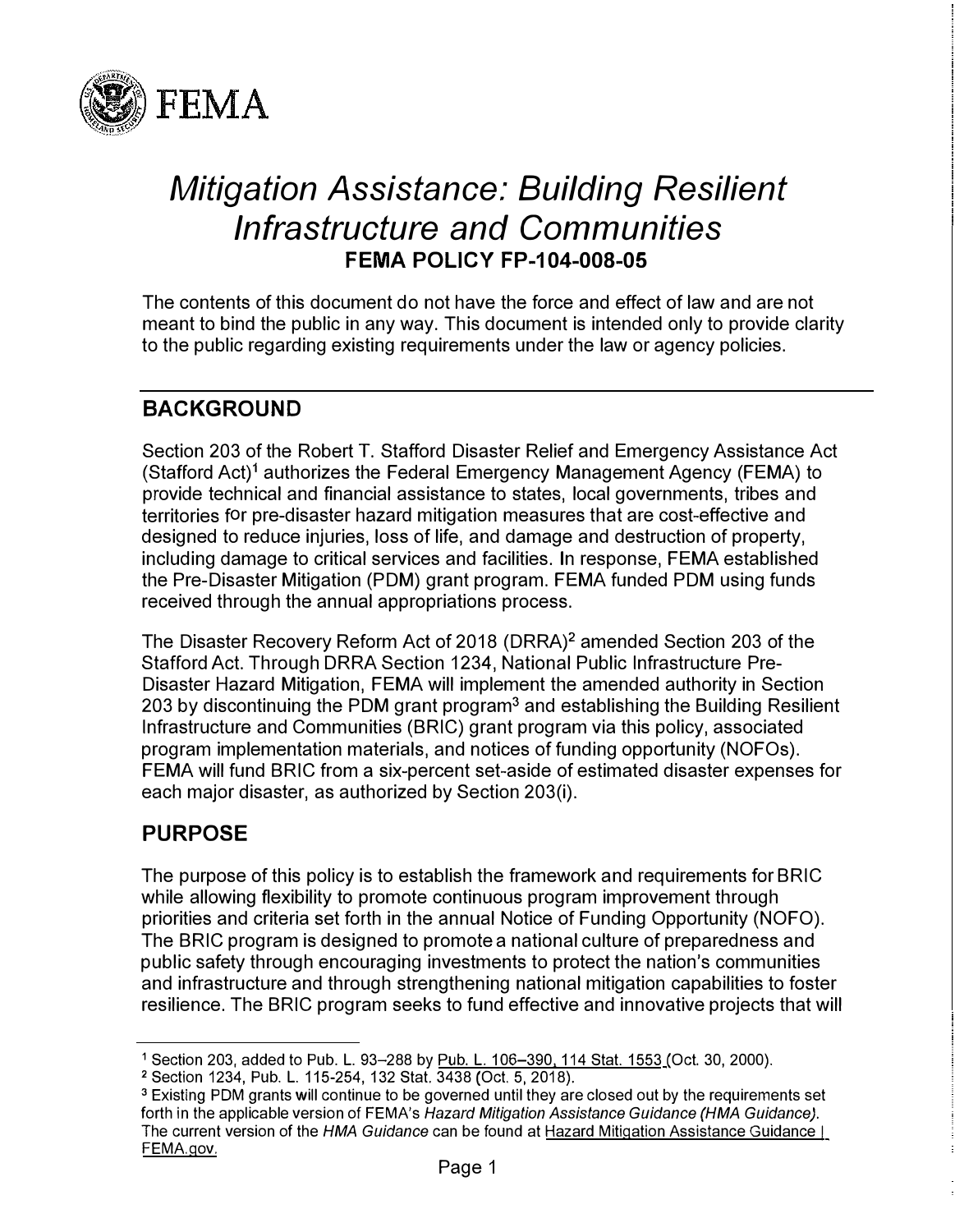

reduce risk and increase resilience and serve as a catalyst to encourage the whole community to invest in and adopt policies related to mitigation.

# **PRINCIPLES**

- 1. Support state and local governments, tribes, and territories through capability- and capacity-building to enable them to identify mitigation actions and implement projects that reduce risks posed by natural hazards.
- 2. Encourage and enable innovation while allowing flexibility, consistency, and effectiveness.
- 3. Promote partnerships and enable high-impact investments to reduce risk from natural hazards with a focus on critical services and facilities, public infrastructure, public safety, public health, and communities.
- 4. Provide a significant opportunity to reduce future losses and minimize impacts on the Disaster Relief Fund (ORF).
- 5. Promote equity, including by helping members of disadvantaged groups and prioritizing 40 percent of the benefits to disadvantaged communities as referenced in Executive Order (EO) 14008 in line with the Administration's Justice40 Initiative.
- 6. Support the adoption and enforcement of building codes, standards, and policies that will protect the health, safety, and general welfare of the public, taking into account future conditions, prominently including the effects of climate change, and have long-lasting impacts on community risk reduction, including for critical services and facilities and for future disaster costs.

# **REQUIREMENTS**

### **A. APPLICANT AND SUBAPPLICANT ELIGIBILITY**

**Outcome:** Entities understand the eligibility requirements for BRIC.

- 1. States and territories that have had a major disaster declaration under the Stafford Act in the seven years prior to the annual application period start date are eligible to apply to FEMA for federal assistance under BRIC (applicants).<sup>4</sup>
- 2. Federally-recognized Indian tribal governments may apply directly to FEMA for federal assistance under BRIC as an applicant or through the state as a subapplicant. Indian tribal governments that have had a major disaster declaration under the Stafford Act in the seven years prior to the annual application period start date or are entirely or partially located in a state that had a major disaster declaration in the seven years prior to the annual application period start date are eligible to apply as applicants.**<sup>5</sup>**

<sup>4 42</sup> u.s.c. § 5133(g).

<sup>5</sup>*See* 42 U.S.C. § 5123.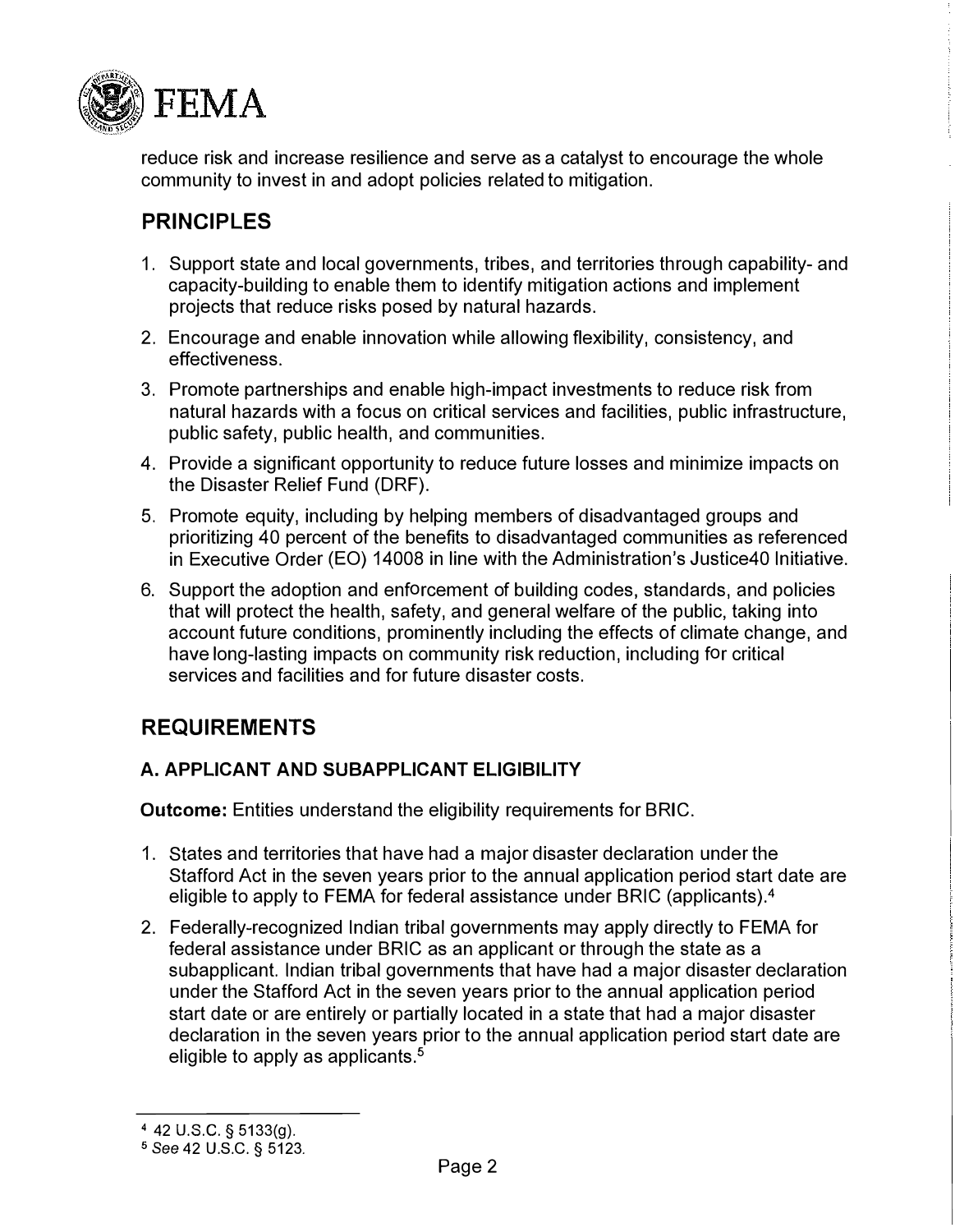

- 3. Local governments**<sup>6</sup>**are eligible to apply to states and territories**7** for federal assistance under BRIC (subapplicants). Individuals, businesses, and non-profit organizations are not eligible to apply for BRIC funds; however, an eligible applicant or subapplicant may apply for funding on behalf of individuals, businesses, and non-profit organizations.
- 4. Applicants are required to have a FEMA-approved State or Tribal Hazard Mitigation Plan in accordance with Title 44 of the Code of Federal Regulations (CFR) Part 201 by the application deadline and at the time of obligation of the award.**<sup>8</sup>**
- 5. Subapplicants are required to have a FEMA-approved Local or Tribal Hazard Mitigation Plan in accordance with 44 C.F.R. Part 201 by the application deadline and at the time of obligation of grant funds for mitigation projects.**<sup>9</sup>**

#### **B. FUNDING**

**Outcome:** The BRIC program will distribute funds annually and apply a federal/nonfederal cost share.

- 1. Six-Percent Set-Aside Not later than 180 days after each major disaster is declared under the Stafford Act and subject to funds availability, FEMA will calculate the estimated aggregate amount of grants to be made under Sections 403, 406, 407, 408, 410, 416, and 428 of the Stafford Act for the major disaster and may set aside six percent of that amount from the DRF for deposit into the National Public Infrastructure Pre-Disaster Mitigation Fund to fund BRIC. The amount set aside shall not reduce the amounts otherwise made available under the referenced sections.
- 2. Available Funding Amount Determination On an annual basis, FEMA will assess the amount of funding set aside for BRIC and determine what portion of that amount will be available during the following application period for the BRIC program. FEMA will announce its determination in the annual NOFO for the BRIC program.
- 3. Available Funding Allocations In accordance with Section B of this policy, FEMA may allocate the available funding amount as follows:
	- a. State and Territory Allocation Allocation to each eligible state and territory applicant for mitigation capability- and capacity-building activities and mitigation projects.
	- b. Tribal Set-Aside Set-aside for an allocation to eligible Indian tribal government applicants for mitigation capability- and capacity-building activities and mitigation projects.

<sup>6</sup>42 U.S.C. § 5122(8) (includes certain tribal governments in definition of local government).

<sup>7</sup>42 U.S.C. § 5133(b).

<sup>8</sup>42 U.S.C. § 5165; 44 C.F.R. § 201.4(a); 44 C.F.R. § 201.?(a).

<sup>9</sup>42 U.S.C. § 5165; 44 C.F.R. § 201.6(a); 44 C.F.R. § 201.?(a).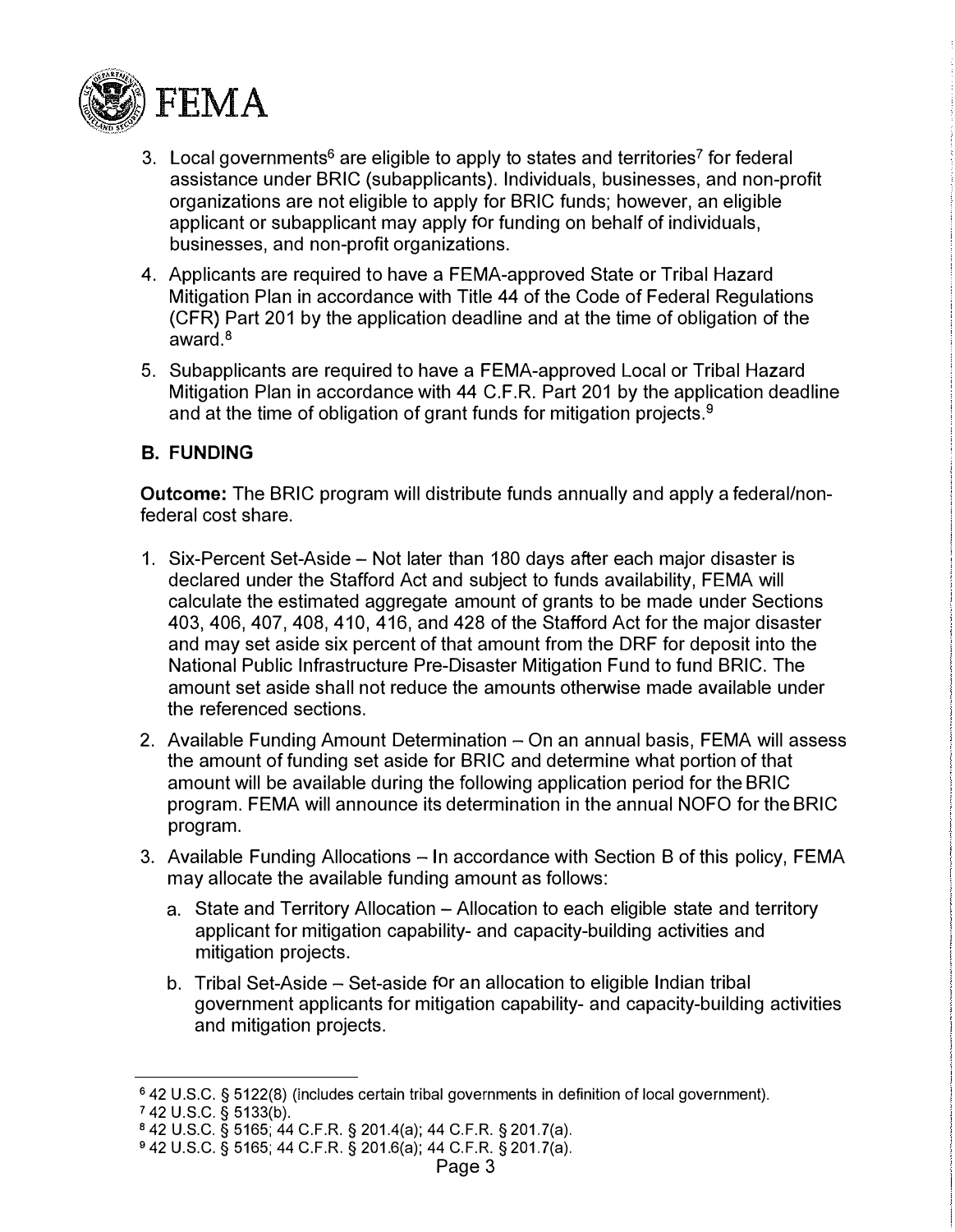

- c. Project Competition Allocation of the remainder of the funding for a competition among eligible applicants for mitigation projects.
- d. FEMA may identify additional criteria in the annual NOFO to allocate available funding.
- 4. Cost Share All financial assistance provided under BRIC will be subject to the following non-federal cost-sharing provisions: **<sup>10</sup>**
	- a. Generally, FEMA may provide up to 75% of the cost of eligible mitigation activities under BRIC.<sup>11</sup>
	- b. FEMA will provide 100% Federal funding for management costs.
	- c. The non-federal cost share may consist of cash, donated or third-party in-kind services, materials, or any combination thereof. Applicants cannot apply other federal award funds toward the BRIC non-federal cost share unless the other federal statutory authority allows the funds to be used to meet cost-share requirements.**<sup>12</sup>**FEMA encourages innovative use of public and private-sector partnerships to meet the non-federal cost share.
	- d. FEMA may provide up to 90% of the cost of eligible mitigation activities for small impoverished communities, **<sup>13</sup>**also known as economically disadvantaged rural communities. A small impoverished community must fulfill both of the following conditions:
		- i. It must be a community of 3,000 or fewer individuals identified by the applicant.**<sup>14</sup>**
		- ii. It must be economically disadvantaged, **<sup>15</sup>**with residents having an average per capita annual income not exceeding 80 percent of the national per capita income, based on best available data.**<sup>16</sup>**

#### **C. USES OF ASSISTANCE**

**Outcome:** Eligible applicants and subapplicants understand the eligible types of assistance under BRIC to effectively implement the BRIC program and projects.

- 1. Technical Assistance FEMA may provide non-financial technical assistance to promote the BRIC program, identify potential projects, develop and review applications and mitigation plans, and provide training on grants management.
- 2. Capability- and Capacity-Building Activities FEMA may provide financial

<sup>&</sup>lt;sup>10</sup> 42 U.S.C. § 5133(h); *see also* the *Hazard Mitigation Assistance Cost Share Guide* at<br>htt<u>p</u>s://www.fema.gov/media-libra<u>ry</u>/assets/documents/117020 for more information.

<sup>11</sup> 42 U.S.C. § 5133(h)(1); *see also* the *Hazard Mitigation Assistance Cost Share Guide* at <https://www.fema.gov/media-library/assets/documents/117020> for more information.

<sup>&</sup>lt;sup>12</sup> *See* GAO Redbook, GAO-06-382SP, Vol. 2 (3rd ed. 2006). pp. 10-93, 10-97, at<br>htt<u>p</u>s://www.gao.gov/<u>p</u>roducts/gao-06-382s<u>p</u>.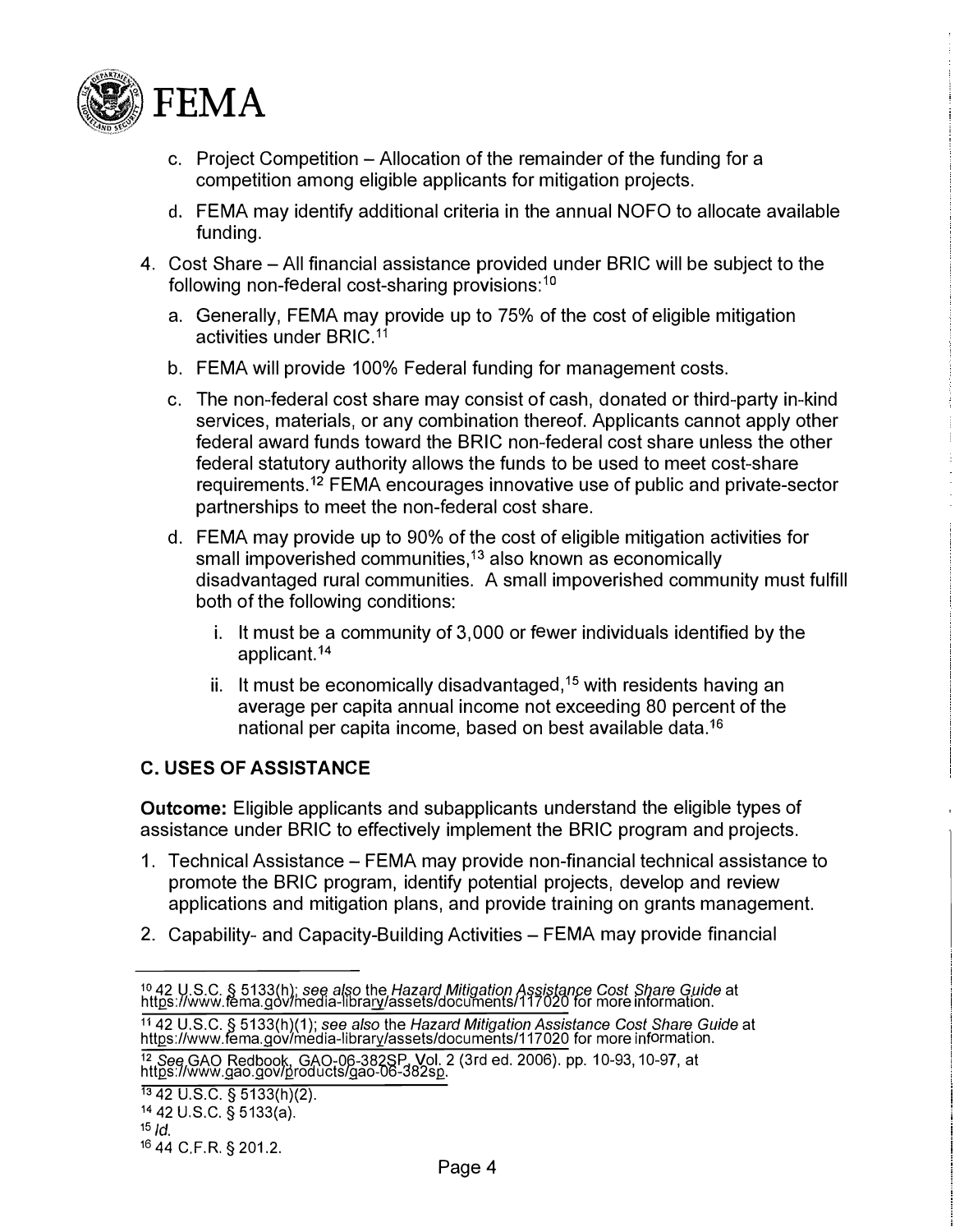

assistance in the allocation to applicants to expand or improve the administration of mitigation assistance; mitigate risk by creating and supporting partnerships; develop or update mitigation priorities and plans; pursue project-scoping activities; establish, adopt, and enforce building codes and standards consistent with applicable law; and reduce vulnerability by identifying and implementing other hazard-mitigation activities, enhancing public safety, and improving the resilience of communities and critical infrastructure to natural hazards.

- 3. Mitigation Projects FEMA may provide competitively awarded financial assistance to applicants to implement cost-effective mitigation projects designed to increase resilience and public safety and reduce injuries, loss of life, and damage and destruction of property, including damage to critical services and facilities.
- 4. Management Costs FEMA may provide financial assistance to reimburse the recipient**<sup>17</sup>**and subrecipient for eligible and reasonable indirect costs, direct administrative costs, and other administrative expenses associated with a specific mitigation measure or project in an amount up to 15% of the total amount of the grant award, of which not more than 10% of the total award amount may be used by the recipient and 5% by the subrecipient for such costs.

### **D. ACTIVITY ELIGIBILITY CRITERIA**

**Outcome:** Applicants and subapplicants understand eligibility criteria for activities.

- 1. General To be eligible for the BRIC program, all activities must fulfill the following conditions:
	- a. They must be in conformance with the following:
		- i. All applicable federal, state, tribal and local environmental and historic preservation laws, regulations, executive orders, and agency policies including 44 C.F.R. Part 9, DHS Directive 023-01 Rev 01 and Instruction 023-01-001-01, Rev 01, FEMA Directive 108-1 and Instruction 108-1-1.<sup>18</sup>
		- ii. All applicable federal, state, tribal, territorial, and local floodplain and land use laws and regulations including 44 C.F.R. 60.3.**<sup>19</sup>**
		- iii. Any FEMA directive or policy implementing the Federal Flood Risk Management Standard (FFRMS).20

<sup>1</sup><sup>7</sup> 2 C.F.R. **§** 200.1

<sup>18 44</sup> C.F.R. **§§** 9.1 - 9.3. *See also* [https://www.dhs.gov/publication/directive-023-01-rev-01-and](https://www.dhs.gov/publication/directive-023-01-rev-01-and-instruction-manual-023-01-001-01-rev-01-and-catex)[instruction-manual-023-01-001-01-rev-01-and-catex \(](https://www.dhs.gov/publication/directive-023-01-rev-01-and-instruction-manual-023-01-001-01-rev-01-and-catex)implementing the National Environmental Polucy PolicyPoliucy Act) and [https://www.fema.gov/media-collection/ehp-directive-instruction-fema-directive-](https://www.fema.gov/media-collection/ehp-directive-instruction-fema-directive-108-1-instruction-108-1-1)[108-1-instruction-108-1-1](https://www.fema.gov/media-collection/ehp-directive-instruction-fema-directive-108-1-instruction-108-1-1) (outling FEMA's approach to Environmental Planning and Historic Preservation compliance).

<sup>19 42</sup> U.S.C. **§** 4102(c); 44 C.F.R. **§** 60.3.

<sup>20</sup>On August 27, 2021, FEMA released FP-206-21-0003 Partial Implementation of the Federal Flood Risk Management Standard for Hazard Mitigation Assistance Programs (Interim), available at https://www.fema.gov/sites/default/files/documents/fema policy-fp-206-21-0003-partialmplementation-ffrms-hma-programs-interim.pdf.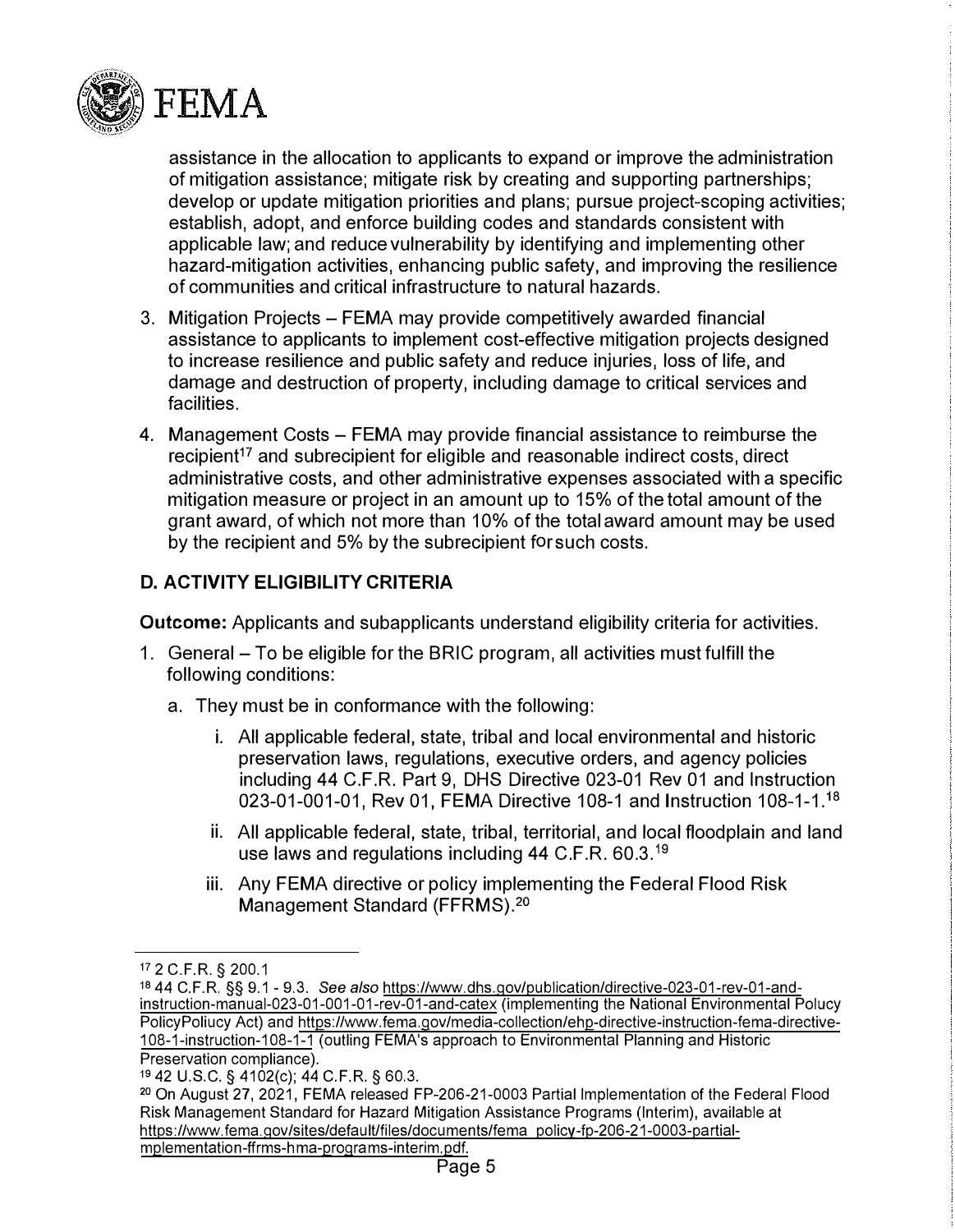

- **b. They must not duplicate activities another federal agency or program has more specific authority to conduct.**21
- **c. They must be in conformance with 2 C.F.R. Part 200,** *Uniform Administrative* **Requirements,** *Cost Principles, and Audit Requirements for Federal Awards,* **as applicable.**22
- **d. They must be in conformance with any other criteria established by FEMA that is specific to the proposed activity.**
- **2. Capability- and Capacity-Building Activities - In addition to the general minimum criteria set forth in section D.1, all capability- and capacity-building activities should result in a resource, strategy, or tangible mitigation product that will reduce or eliminate risk and damage from future natural hazards, increase resilience and public safety, or promote a culture of preparedness. Already initiated or completed capability- and capacity-building activities are not eligible for funding.**
- **3. Mitigation Projects - In addition to the general minimum criteria set forth in section D.1, each mitigation project must fulfill the following conditions:**
	- **a. It must align with the State Mitigation Plan and Local or Tribal Hazard Mitigation Plan approved under 44 C.F.R. Part 201, or for Indian tribal governments acting as applicants, align with the Tribal Hazard Mitigation Plan approved under 44 C.F.R. § 201.7.**23
	- **b. It must, at a minimum, be in conformance with the latest published editions (meaning either of the two most recently published editions) of relevant consensus-based codes, specifications, and standards that incorporate the latest hazard-resistant designs.** 24
	- **c. It must be technically feasible and effective.<sup>25</sup>**
	- **d. It must solve a problem independently or constitute a functional portion of a long-term solution with assurance the project as a whole will be completed by showing a reasonable plan and available funding for completion.**26
	- **e. Projects for which ground disturbance has already been initiated or completed are not eligible for funding.**
	- **f. It must be cost-effective and designed to increase resilience and reduce risk of injuries, loss of life, and damage and destruction of property, including critical**

<sup>21</sup>*See* GAO Redbook, GAO-06-382SP, Vol. II (3rd ed. 2006), pp. 6-162-163, 6-235, 6-238 at [https://www.gao.gov/assets/210/202819.pdf;](https://www.gao.gov/assets/210/202819.pdf) GAO-17-797SP (4th ed., Chapter 3, 2017 rev.), p. 3-13 at <https://www.gao.gov/assets/690/687162.pdf>(A federal agency cannot augment its purpose with activities it is not authorized to perform, or have its authority augmented by another federal agency's

<sup>22 2</sup> C.F.R. § 200.101; 2 C.F.R. Part 3002.

<sup>23</sup> 42 U.S.C. § 5165; 44 C.F.R. §§ 201.4(a), 201.6(a), 201.?(a). <sup>24</sup>42 U.S.C. § 5133(m).

<sup>25</sup>42 U.S.C. § 5133(b), (g)(3), (4), (6), (8), and (11).

 $2642$  U.S.C. § 5133 (f)(1), (g)(6), (g)(12).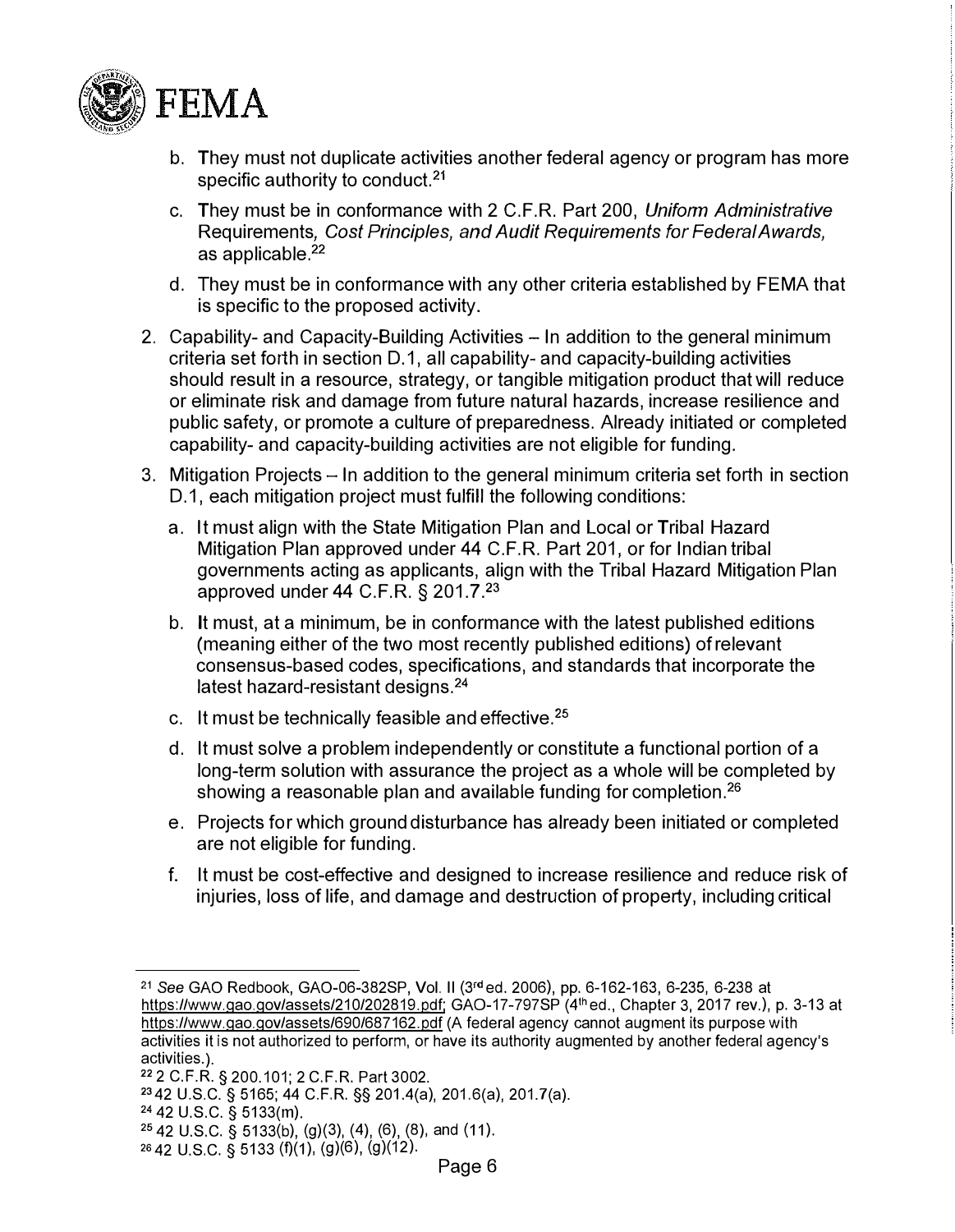

services and facilities.<sup>27</sup> This means the project, as documented by the applicant, achieves the following goals:

- i. Addresses a repetitive problem or problem that poses a risk to public health and safety and improved property if left unresolved.
- ii. Satisfies applicable cost-effectiveness requirements.
- iii. Contributes, to the extent practicable, to a long-term solution to the problem it is intended to address.
- iv. Accounts for long-term changes to the areas and entities it protects and has manageable future maintenance and modification requirements.
- g. If the project is located in a Special Flood Hazard Area (SFHA), it must meet all of the following conditions:
	- i. The project is in a jurisdiction participating in the National Flood Insurance Program (NFIP) and not on probation, suspension or withdrawn.
	- ii. The property owner obtains and maintains flood insurance for the life of the structure, in an amount at least equal to the project cost or to the maximum limit of coverage made available with respect to the mitigated property, whichever is less. If there is a transfer of ownership of the structure, the requirement of obtaining and maintaining flood insurance for the life of the structure applies to the new owner and any successive owners.
	- iii. The project must comply with any FEMA directive or policy implementing the Federal Flood Risk Management Standard (FFRMS).**<sup>28</sup>**

#### **E. GRANT AWARD ADMINISTRATION**

**Outcome:** Applicants, subapplicants, recipients, and subrecipients understand the administrative requirements of BRIC.

- 1. Upon award, applicants become recipients and subapplicants become subrecipients.
- 2. Uniform Administrative Requirements FEMA will administer all BRIC awards in conformance with 2 C.F.R. Part 200, *Uniform Administrative Requirements, Cost Principles, and Audit Requirements for Federal Awards,* as applicable.29
- 3. Pre-Award Costs Where such costs are necessary for efficient and timely

<sup>&</sup>lt;sup>27</sup> 42 U.S.C. § 5133(b), (f)(1), (g)(8), (g)(12). These subsections set forth the criteria for establishing the criteria to meet the § 5133 (f)(1) requirement. For similar Hazard Mitigation Assistance requirements, see 44 C.F.R. § 206.434(c)(4), (5), developed for the Hazard Mitigation Grant Program (HMGP); see also 44 C.F.R. § 79.6(d)(4)-(6) developed for Flood Mitigation Assistance (FMA). <sup>28</sup> On August 27, 2021, FEMA released FP-206-21-0003 Partial Implementation of the Federal Flood Risk Management Standard for Hazard Mitigation Assistance Programs (Interim), available at [https://www.fema.gov/sites/defau1Ufiles/documents/fema\\_policy-fp-206-21-0003-partial](https://www.fema.gov/sites/default/files/documents/fema_policy-fp-206-21-0003-partial-mplementation-ffrms-hma-programs-interim.pdf)mplementation-ffrms-hma-programs-interim.pdf. <sup>29</sup> 2 C.F.R. § 200.101; 2 C.F.R. § 3002.10.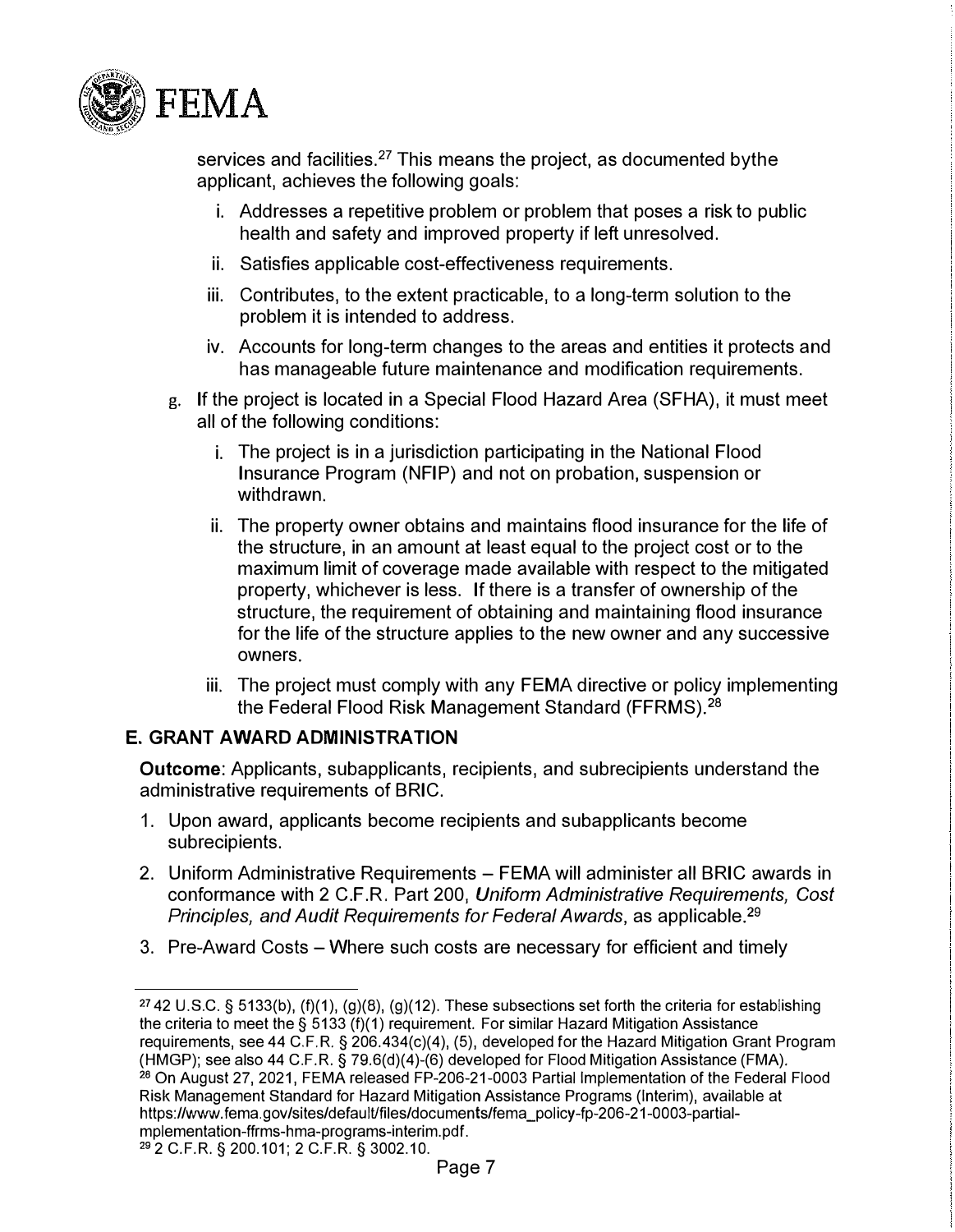

performance of the scope of work, pre-award costs are incurred by the applicant or subapplicant prior to the start date of the period of performance (POP) directly pursuant to the negotiation and in anticipation of the federal award.

- a. Recipients and subrecipients may be reimbursed for eligible pre-award costs for activities directly related to the development of the application for the mitigation activity.
- b. Other costs associated with the implementation of the activity incurred prior to the date of the federal award are not eligible for funding.<sup>30</sup>
- 4. Application Process Generally, FEMA intends to follow previously established application processes, including using an electronic grant application system, with specific application requirements and criteria identified in the annual NOFO. If FEMA deviates from previously established application processes, it will outline the details of the changes in other program implementation materials.
- 5. Application Review Process Generally, to be complete, an application must meet applicable requirements as identified in Section D: Activity Eligibility Criteria. Annually, FEMA will provide details, available to the public, on the application review timelines, annual program priorities, scoring criteria, compliance procedures, and processes for application review to further assist applicants in understanding the overall review process.
- 6. Award Period of Performance (POP) $31 -$ The POP begins with the date of the federal award and ends 36 months from the federal award date. The applicant may submit a request for a longer POP in the application for FEMA to review and approve. FEMA may allow POP extensions, the criteria for which will be detailed in program implementation materials.
- 7. Non-Discrimination Compliance Recipients and subrecipients must ensure the BRIC program is accomplished in an equitable and impartial manner, without discrimination on the grounds of race, color, religion, nationality, sex, age, disability, English proficiency, or economic status.<sup>3</sup><sup>2</sup>
- 8. Conflict of Interest<sup>33</sup> Recipients and pass-through entities must follow their own policies and procedures regarding the elimination or reduction of conflicts of interest when making subawards. Recipients and pass-through entities are also required to follow any applicable state, local, tribal, or territorial statutes or regulations governing conflicts of interest in the making of subawards.
	- a. The recipient or pass-through entity must disclose to FEMA in writing any real or potential conflict of interest, as defined by the federal, state, tribal, territorial, or local statutes or regulations or their own existing policies, that arise during the administration of the federal award within 15 days of learning of the conflict of interest.

<sup>30</sup> **2 C.F.R. § [200.458.](https://www.ecfr.gov/current/title-2/subtitle-A/chapter-II/part-200/subpart-E/subject-group-ECFRed1f39f9b3d4e72/section-200.458)** 

**<sup>31</sup> [2 C.F.R. § 200.77;](https://www.ecfr.gov/current/title-24/subtitle-B/chapter-II/subchapter-A/part-200/subpart-A/subject-group-ECFR5ee754618e06156/section-200.77) [2 C.F.R.](https://www.ecfr.gov/current/title-2/subtitle-A/chapter-II/part-200/subpart-D/section-200.308) §§ 200.308, [200.309.](https://www.ecfr.gov/current/title-2/subtitle-A/chapter-II/part-200/subpart-D/section-200.309)**

**<sup>32</sup>[44 C.F.R. Part 7.](https://www.ecfr.gov/current/title-44/chapter-I/subchapter-A/part-7)** 

<sup>33</sup>**[2 C.F.R.](https://www.ecfr.gov/current/title-2/subtitle-A/chapter-II/part-200/subpart-B/section-200.112) §§ 200.112, [200.317,](https://www.ecfr.gov/current/title-2/subtitle-A/chapter-II/part-200/subpart-D/subject-group-ECFR45ddd4419ad436d/section-200.317) [200.31 S\(c\).](https://www.ecfr.gov/current/title-2/subtitle-A/chapter-II/part-200/subpart-D/subject-group-ECFR45ddd4419ad436d/section-200.318)**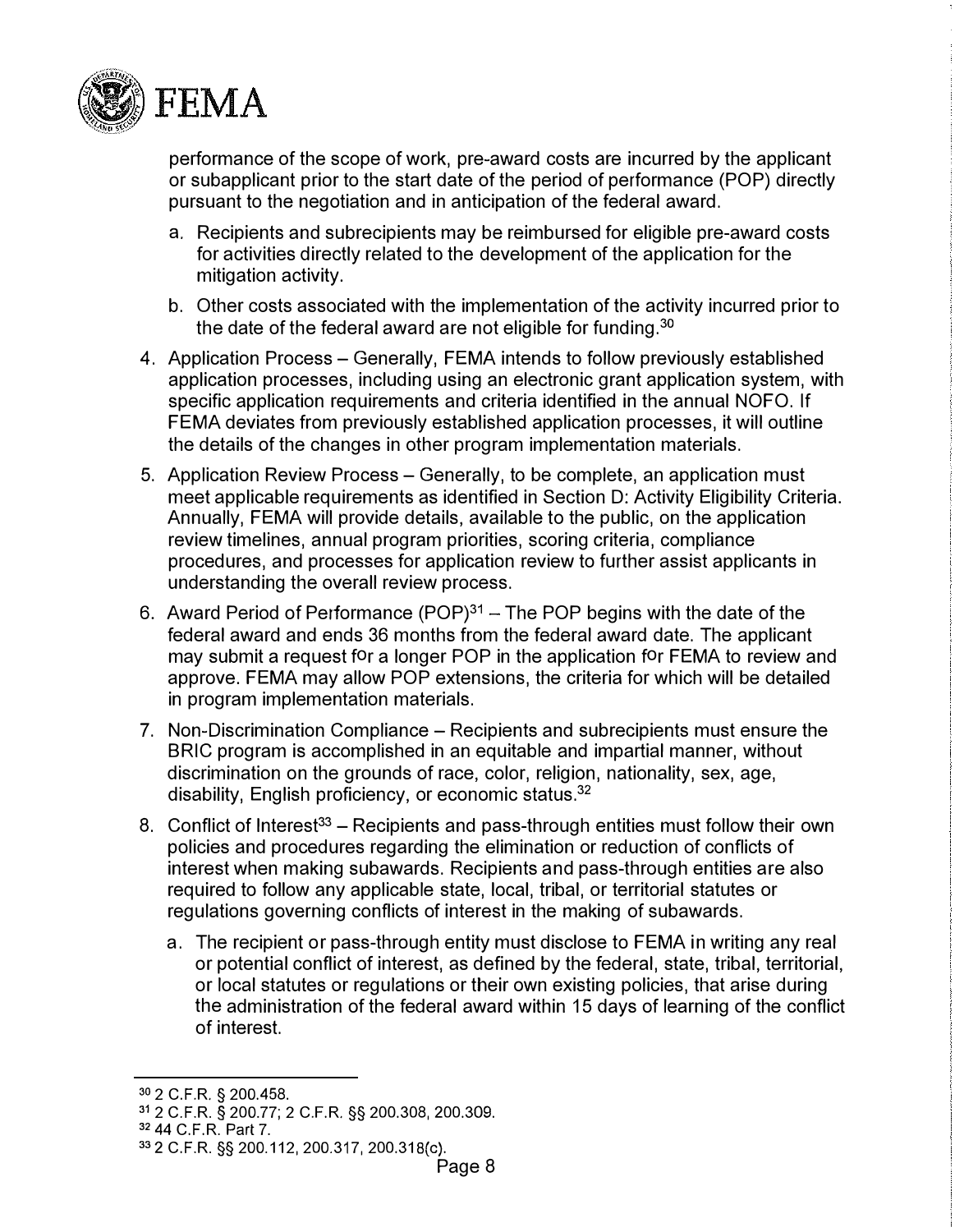

- b. Subrecipients must disclose any real or potential conflict of interest to the pass-through entity as required by the recipient's conflict of interest policies or any applicable state, territorial, tribal, or local statutes or regulations.
- c. This requirement starts when the application period opens, continues during the entire POP, and ends when the last audit is completed.
- 9. Duplication of Benefits BRIC funds cannot duplicate funds received by or reasonably available to applicants, subapplicants, recipients, or subrecipients from other sources for the same purpose.
- 10.Appeals An eligible applicant, subapplicant, recipient, or subrecipient may appeal according to the following procedures under the BRIC program:<sup>34</sup>
	- a. An eligible applicant, subapplicant, recipient, or subrecipient may request an appeal of either of the following types of actions:
		- i. FEMA's denial of its application or subapplication for mitigation projects for which there is an indication of a substantive technical or procedural error committed by FEMA.
		- ii. A remedy FEMA has taken for noncompliance with federal statutes, regulations, or the terms and conditions of the award that results in suspension or termination of all or part of the award.
	- b. The appeal must be submitted according to the following procedures:
		- i. The applicant or recipient must submit an appeal in writing to FEMA within 60 days after receipt of a notice of the action that is being appealed. The subapplicant or subrecipient must submit its appeal in writing to the applicant or recipient, after which the applicant or recipient must review and evaluate the subapplicant's or subrecipient's appeal before submission to FEMA.
		- ii. For denials of applications or subapplications for mitigation projects, the appeal must identify any substantive technical or procedural error committed by FEMA, and FEMA will consider only the information provided in the application or subapplication as supporting documentation.
		- iii. For remedies FEMA has taken for noncompliance, the appeal must contain documented justification supporting the appellant's position, specify the monetary figure or FEMA action in dispute, and identify the provisions in federal law, regulation, or policy with which the appellant believes the initial action was inconsistent.
	- c. Additional details on the appeals process will be identified in the BRIC program implementation documents.
	- d. The applicant, subapplicant, recipient, or subrecipient will be notified in writing of the disposition of the appeal or the need for additional information.

<sup>34</sup>2 C.F.R. § 200.342.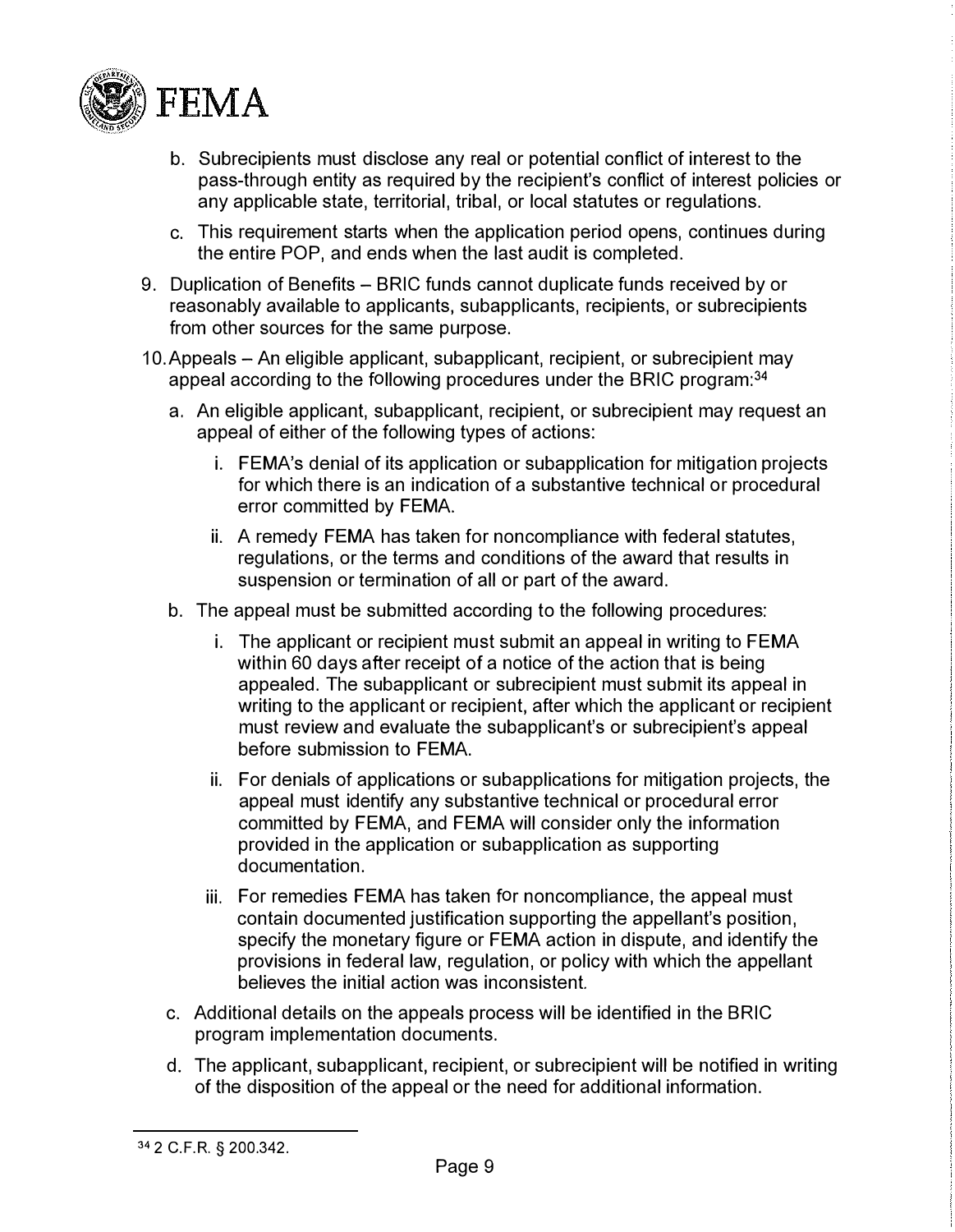

7.

 $\frac{1}{1}$ 

*Administrator* 

*Date*